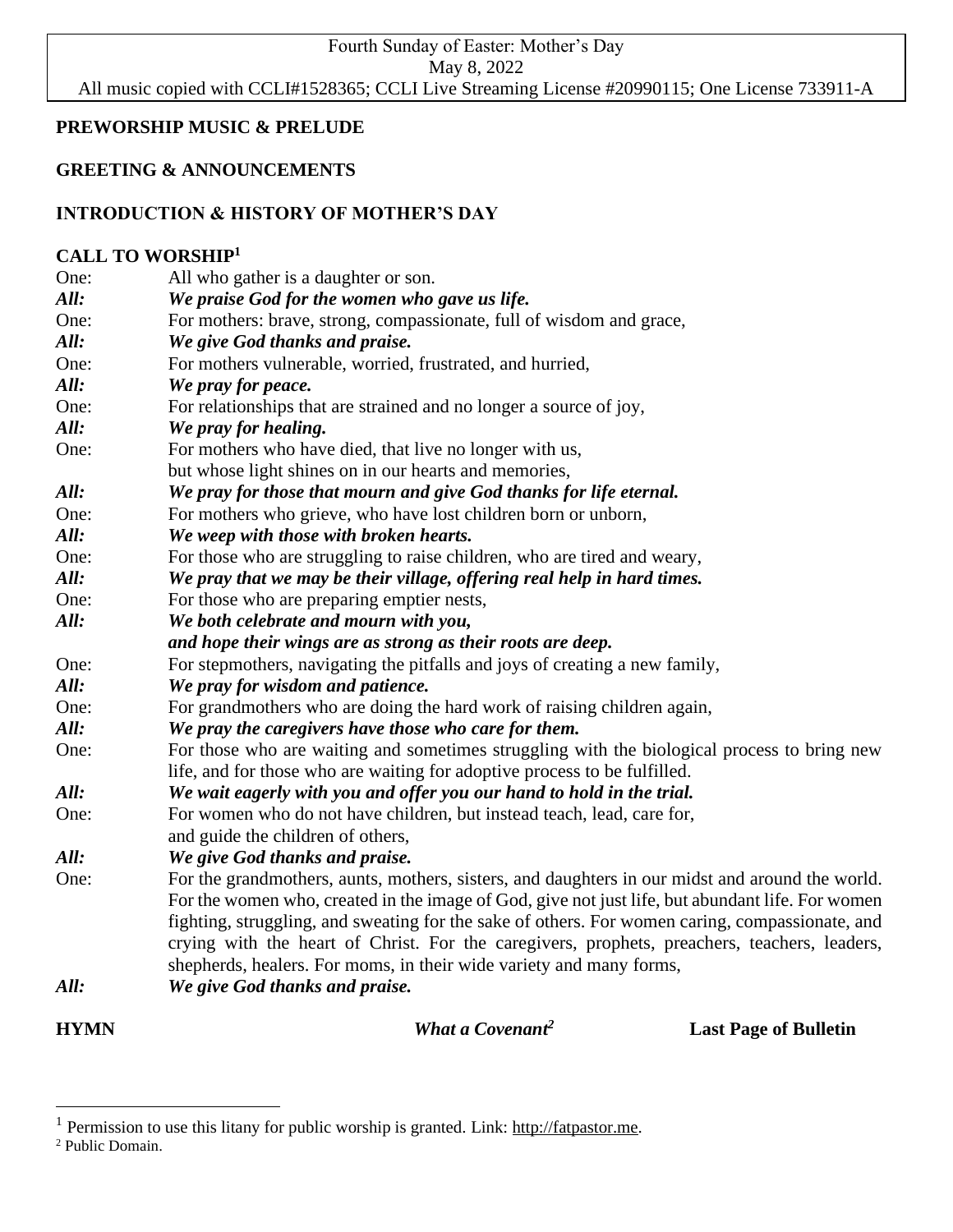#### **CALL TO CONFESSION**

One: In spite of God's love for us and gifts of love to us, we often act in destructive and hateful ways. We close our hearts to God; we do not love as we have been loved; we do not forgive as we have been forgiven. Together, let us confess our sin.

## **PRAYER OF CONFESSION<sup>3</sup>**

*All: Forgive us, O Lord, for everything that spoils the life of relationship you intend for us: for the moodiness and irritability that make us difficult to live with, for the insensitivity that makes us careless of the feelings of others, for the selfishness that makes life harder for others.*

> *Forgive us, O Lord, for everything that spoils our witness for you: for outwardly denying you with our lives, for what we say or refuse to say with our lips, for the difference between what we profess and our actual conduct, for any example that makes it easier for people to criticize your church, for any example that makes it easier for others to sin.*

> *When we think of ourselves and of the meanness, And ugliness and weakness of our lives, We thank you for Jesus Christ, our Resurrected Savior. Grant us a spirit of true repentance for our sins. Give us courage to seek forgiveness from you, and from those whom we have sinned against, harmed, and hurt. Grant that at the foot of the cross we may find our burdens rolled away, And so strengthened by your Spirit that in the days to come We may live more and more nearly, as we ought. Amen.*

#### **ASSURANCE OF PARDON**

- One: Let us hear and believe the Good News: God, the Creator, brings us new life, forgives and redeems us. May we take hold of this forgiveness and live our lives in the Spirit and likeness of Jesus Christ, our Risen Savior!
- *All: Alleluia! Amen!*

#### **FIRST READING – Acts 9:36-43 SECOND READING – John 10:22-30**

#### **HOMILY**

#### **PRAYER OF THE PEOPLE<sup>4</sup>**

One: Let us pray. *All: Loving God, we give thanks today for mothers! Thank you for mothers who gave birth to us, and women who have treated us as their own children. You teach us how to be good mothers, cherishing and protecting the children among us. Help us mother lovingly, fairly, wisely and with great joy. Help us raise our children to be the people they are born to be.*

<sup>&</sup>lt;sup>3</sup> Calvin Institute of Christian Worship. Grand Rapids: The Worship Sourcebook. Prayer of Confession. Section 2:26. 2004. pg. 94 <sup>4</sup> This May 03, 2011l prayer, titled: God our Mother: Mother's Day Prayer is being used today and printed with specific copyright permission by Carol Penner. [www.leadinginworship.com.](http://www.leadinginworship.com/) An email was sent to Ms. Penner on April 27, 2022, by Pastor Laura Baker, and an affirmative response was received on the same day.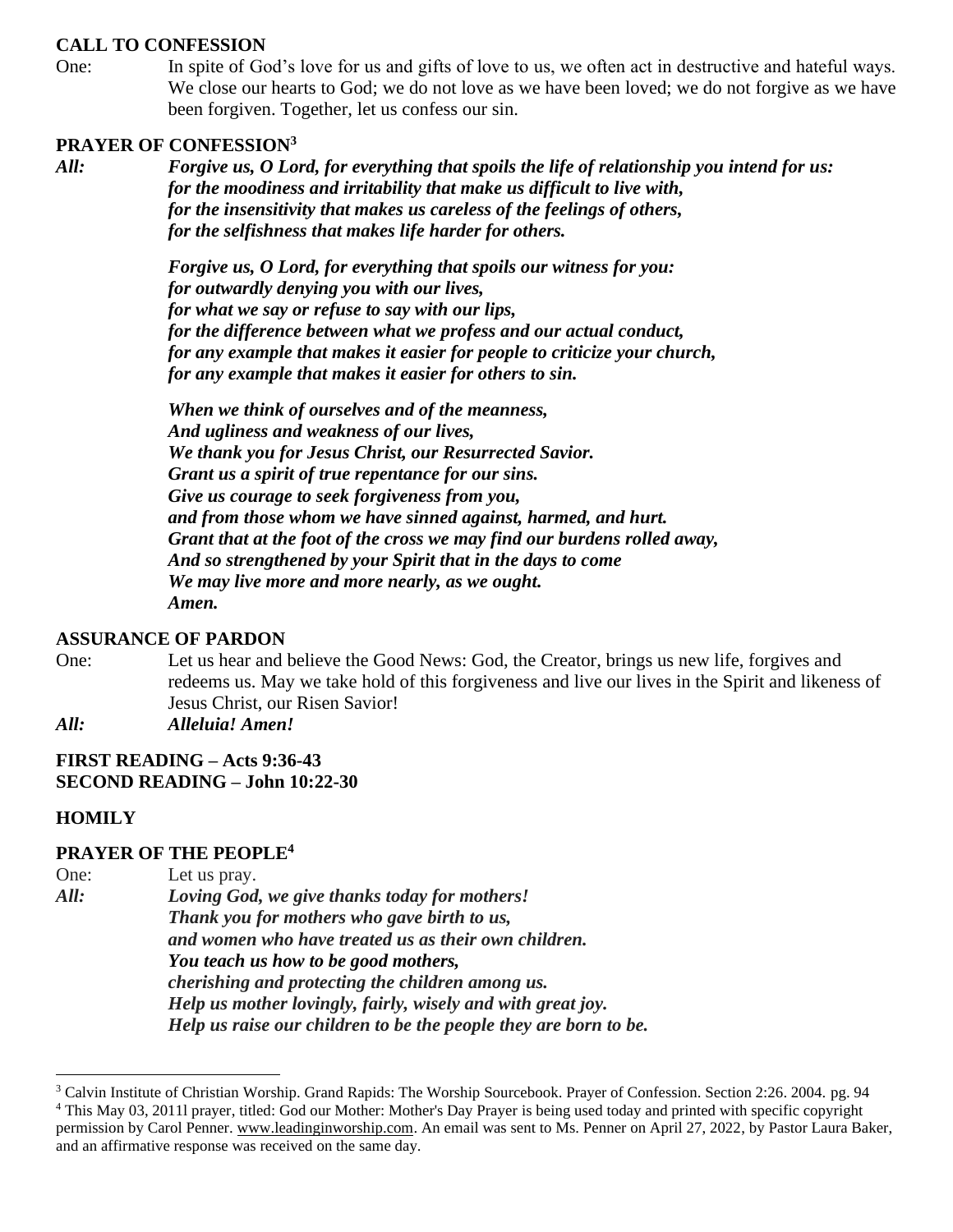One: We need your comfort here today, God, because some are missing mothers, some are missing children, some are parted by distance or death. Comfort those who have given up their child for adoption, or who chose not to give birth, and had an abortion. Comfort those who longed to be biological mothers, and could not. We pray for those here whose mothers have disappointed them; we ask for grace in relationships where there is pain and bitterness, for healing in relationships where there is abuse and violence. help our congregation, be a space where people can feel mothered, their gifts and talents appreciated and nurtured. *All: Finally, we pray today for mothers around the world; mothers who cannot feed their children, mothers who are homeless, mothers who are refugees, without a homeland; mothers who must teach their children about the dangers of bombs and bullets. Help us create a world where mothers can raise their children in peace and plenty. Parenting God, who created mothers, who came as a child and had a mother, Mothering God, who loves us with a sweeter and deeper love than we have ever known, hear our prayer this day, and the one we pray as Jesus taught us saying:*

#### **THE LORD'S PRAYER**

*All: Our Father, who art in heaven, hallowed be Thy name. Thy kingdom come; Thy will be done on earth as it is in heaven. Give us this day our daily bread and forgive us our debts as we forgive our debtors; and lead us not into temptation but deliver us from evil for thine is the kingdom and the power and the glory forever. Amen.*

#### **SPECIAL MUSIC**

#### **OFFERTORY INVITATION**

Liturgist: As a congregation, we have been blessed beyond imagining! As God's people we hold many gifts in our hearts, our minds – our lives and thus, we cannot escape the truth that God's Presence surrounds us. Let us take a full minute in time, to sit in silence with God, that the Holy Spirit might help us discern the ways to use our talents and treasures for the work of God's Kingdom, through the ministries of this church. Let us pray in silence.

#### *(Full minute of silent prayer and reflection)*

Liturgist: Let us now join our hearts and voices, offering back to God the gifts of time, talent, and treasure we've discerned will be shared for ministry, in this time and place in our history.

#### **PRAYER OF DEDICATION**

*All: Gracious God, we give you these offerings as symbols of our lives. Receive them with love, bless them with grace, and use them according to your will. Trusting in your gentle leading, may we follow you into the world to share your love and to do your will, to tend the lost, wounded and hungry for the sake of the healing of the world, in the name and the Spirit of Christ. Amen.*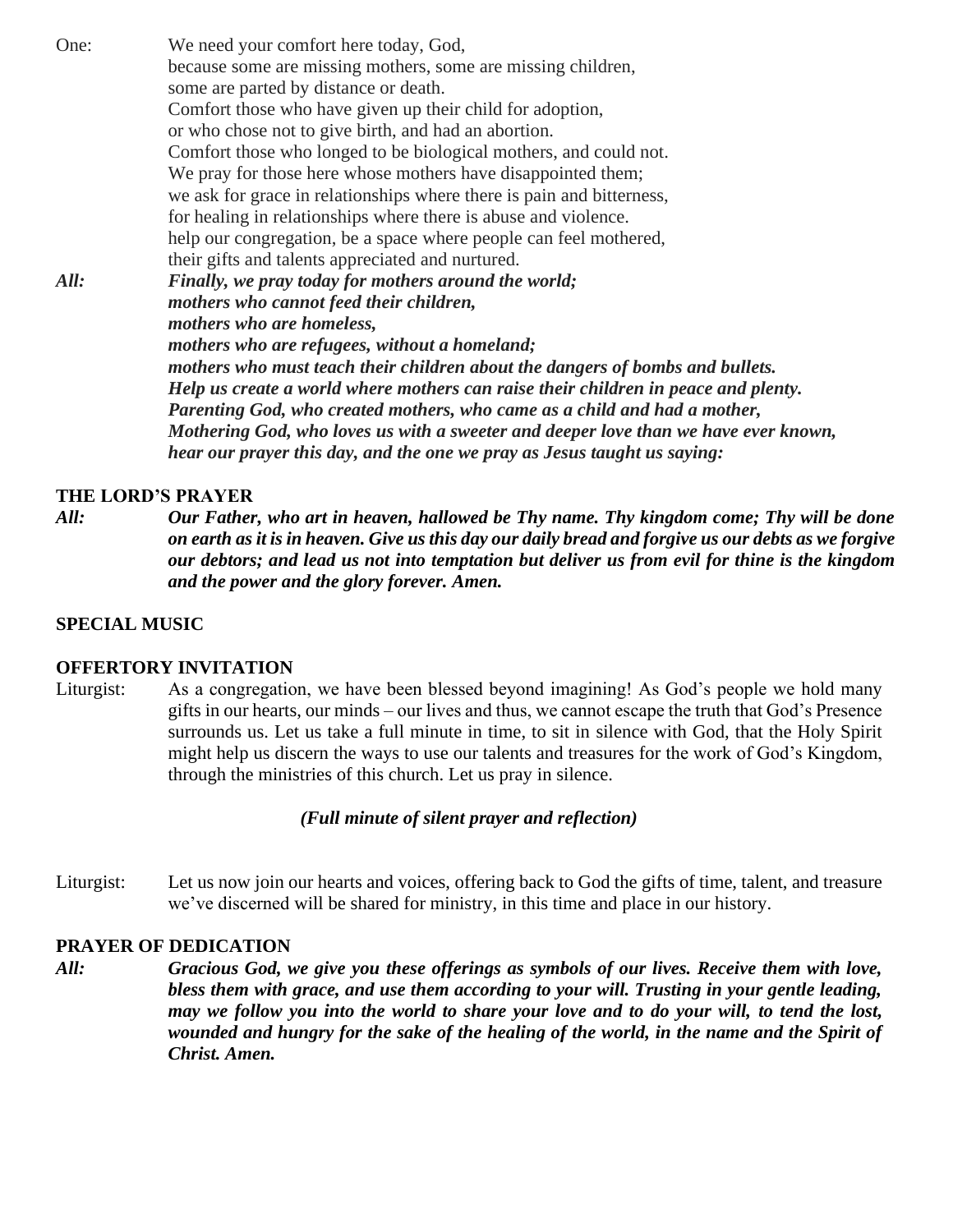# **HYMN** *My Eyes Have Seen the Glory<sup>5</sup>*

My eyes have seen the glory of the coming of the Lord, who is trampling out the vintage where the grapes of wrath are stored, And has loosed the fateful lightning of a terrible swift sword; God's truth is marching on.

## Refrain:

Glory, glory, hallelujah! Glory, glory, hallelujah! Glory, glory, hallelujah! God's truth is marching on.

God has been there in the watch-fires of a hundred circling camps, where they built a sacred altar in the evening dews and damps; I can read the righteous sentence by the dim and flaring lamps; God's truth is marching on. **[Refrain]** 

God has sounded forth the trumpet that shall never call retreat; and is sifting out the hearts of all before the judgment seat; O be swift, my soul, to answer and be jubilant, my feet! God's truth is marching on. **[Refrain]** 

In the beauty of the lilies Christ was born across the sea, with a glory in whose bosom that transfigures you and me; As Christ died to make us holy, let us die to make all free; God's truth is marching on. **[Refrain]** 

## **BENEDICTION<sup>6</sup>**

| One: | As Christ burst forth from the tomb,                            |
|------|-----------------------------------------------------------------|
|      | May new life burst forth from us                                |
|      | and show itself in acts of love and healing to a hurting world. |
|      | And may the same Christ, who lives forever                      |
|      | and is the source of our new life,                              |
|      | keep our hearts rejoicing and grant us peace,                   |
|      | this day and always.                                            |
| All: | Amen!                                                           |

**POSTLUDE** 

<sup>5</sup> Public Domain.

<sup>6</sup> Calvin Institute of Christian Worship. Grand Rapids: The Worship Sourcebook. Closing of Worship. Section N.9:1. 2004. pg. 652.